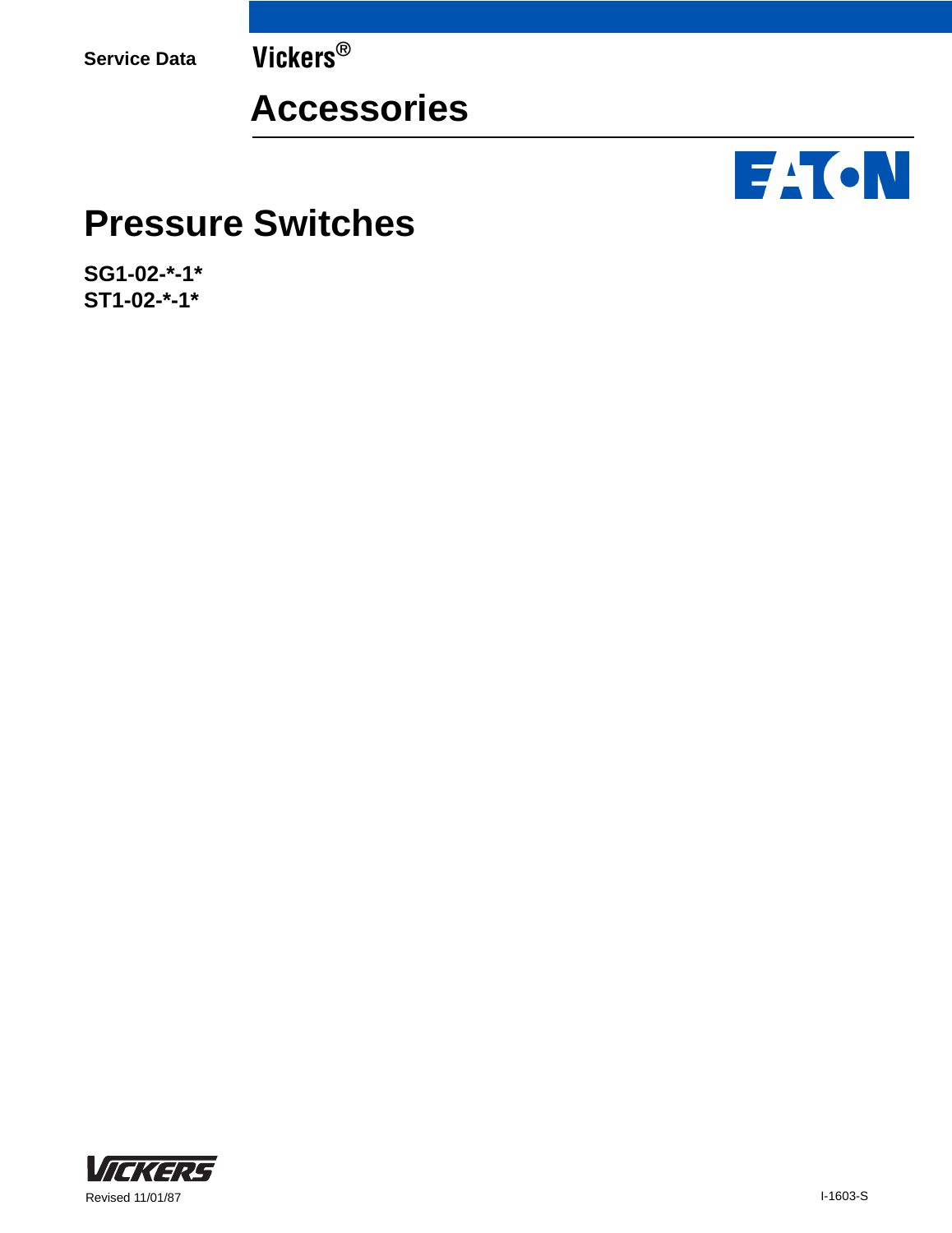

Eaton Hydraulics, Incorporated 2000 All Rights Reserved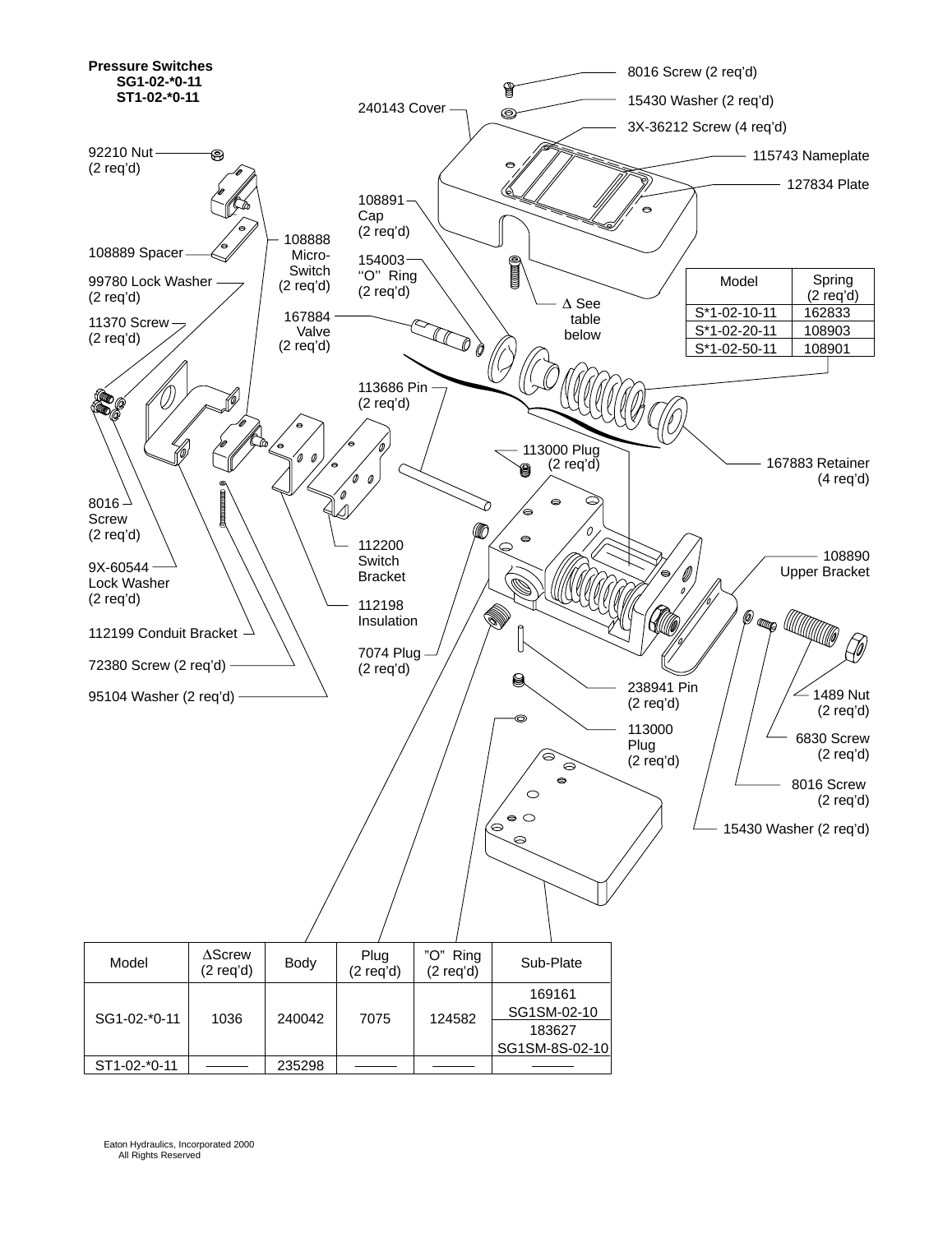